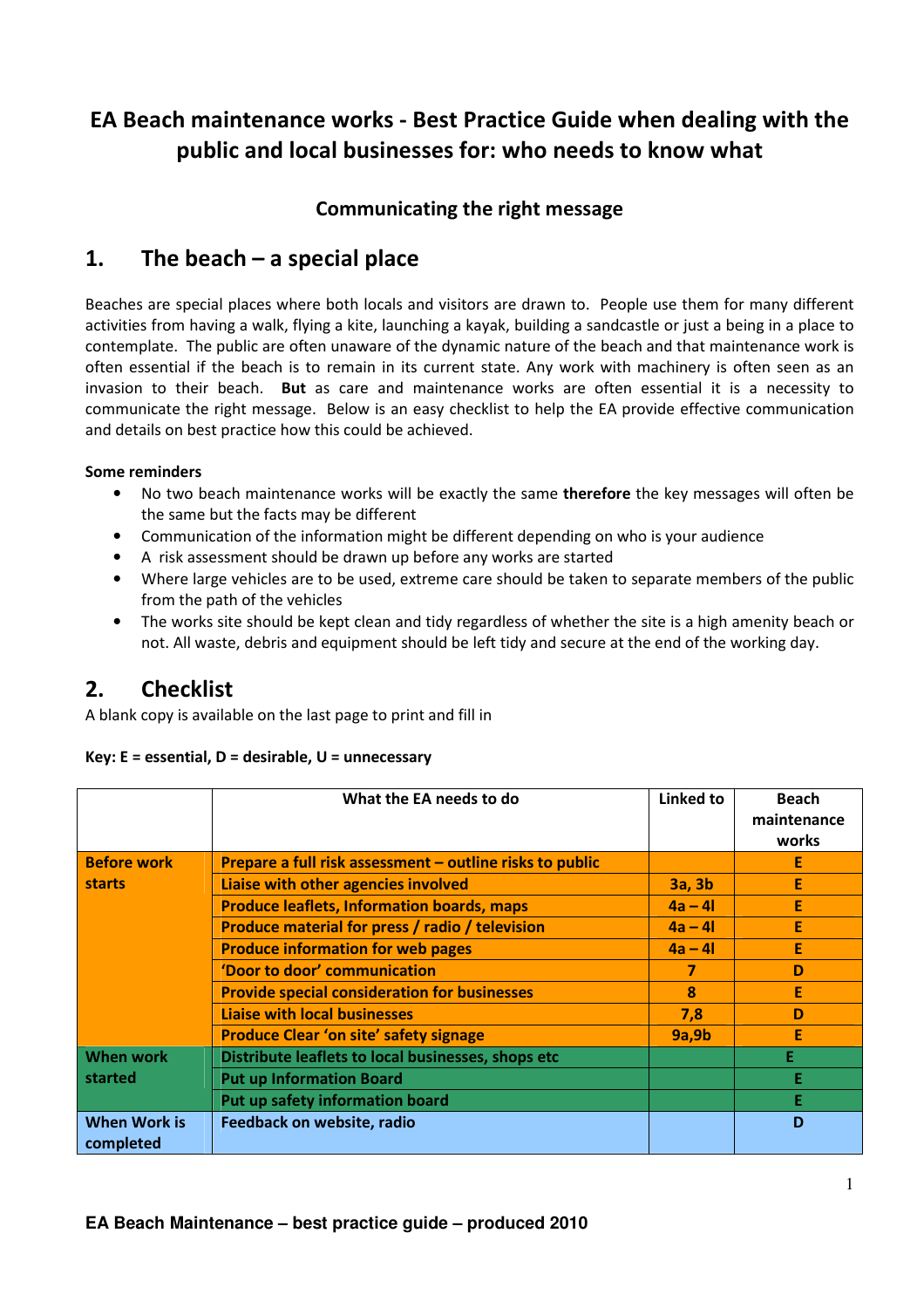### 3. Liaise with other agencies involved

#### Who else is involved in the work?  $a<sub>z</sub>$

If the work is being carried out by the EA then this needs to be clear. If sub-contracted out, the name of the contractor and if possible an office contact of the contractor and website details.

#### Who is responsible for local beach management? b.

It should not be assumed that the public have a clear understanding who is responsible for beach management. It is an ideal opportunity to explain the role of the EA in relation to responsibility for flood and erosion management, the maintenance of sea walls, revetments groynes and rock armour etc.

N.b It may be necessary in some works to explain who the operating authority (usually the local authority) are and their responsibilities in relation to the work being carried out e.g culverts, traffic signage, litter, rodent control etc.

### 4. **Produce leaflets, Information boards, maps**

Simple leaflets are the best way to distribute information and these can be made into a large information board. Leaflets should be made available at local shops, post offices, cafes or nearby pubs. Where the exact location(s) of the proposed works may not be immediately obvious or where they spread over a number of areas, a simple location map would be helpful. Maps that indicate where the public can and cannot walk may also be useful.

### Information the public and businesses want to know includes:

#### Who is the Environment Agency? a.

Highly visible works present an excellent opportunity for the Agency to present itself in a positive way. Strap lines on all information boards and leaflets should be consistent:

## 'It's our job to look after your environment and make it a better place' or 'we are the lead organisation responsible for all flood and erosion risk management around the coastline of England'.

### **Suggested wording would be:**

Who are the Environment Agency? The Environment Agency are an Executive Nondepartmental Public Body responsible to the Secretary of State for Environment, Food and Rural Affairs (Defra). Their principles aims are to protect and improve the environment, and to promote sustainable development. They are the lead organisation responsible for all flood and erosion risk management and coastal defence work around the coastline of England.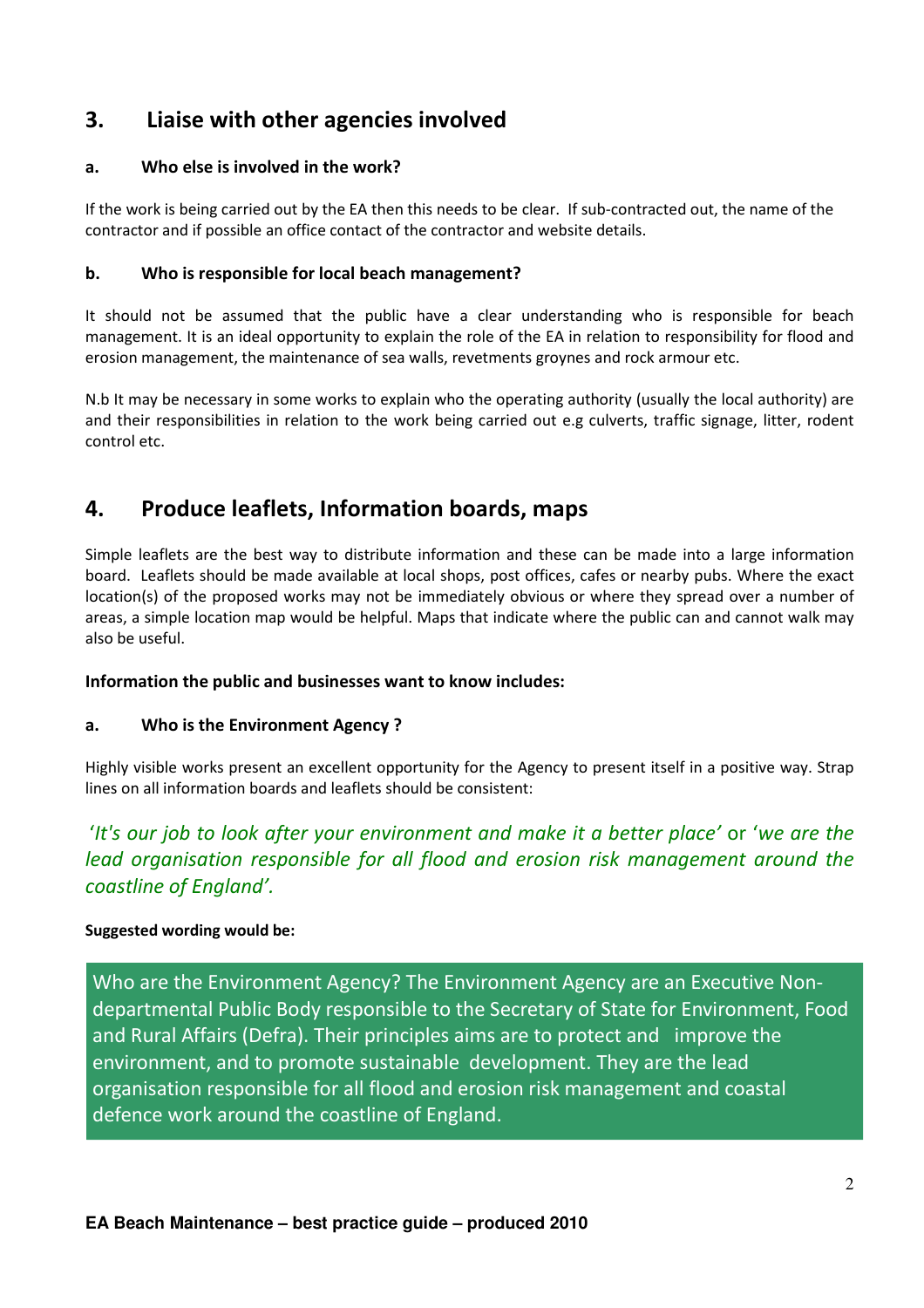### b. Who is paying for the works?

Simple statements such as; 'this work is funded by......' lets the public know who is paying for the work.

### What work are the EA doing? c.

The bigger picture – putting the works into context is important. Perhaps linking with Shoreline Management Plans and the local Beach Management Plans.

When placing information on boards or producing text for leaflets or quotes for the press; a simple, onesentence description of the works is very important

### What are the benefits? d.

An explanation of the benefits of why the work are needed would be helpful as the public are less likely to be hostile and this will allow the EA to be more likely to build consensus and support, even where the works are potentially going to be disruptive, noisy or inconvenient to the public.

## e.g By carrying out this work this beach will be safer and be more even

### What access arrangements are being made? e.

Applicable if road or footpath access for the public has to be restricted. If restricted Access to individual properties is required, then EA Officers will have to negotiate with the property owner well in advance so that alternative arrangements can be made. Signage is important such as:

Pedestrians this way

#### $f<sub>r</sub>$ What other organisations are involved?

This might include other utility companies, the local authority and sub-contractors. For works, it is normal for a site description board to be erected and this should include a list (and logos) for all parties involved in the works. Clarification of specific areas of responsibility (e.g. traffic lights, road sweeping, cones etc) should be defined well before works are commenced

#### What will it cost? g.

If costs are available on the work being carried out this information is often welcomed although not essential.

### Why is it necessary  $\prime$  is it really necessary? h.

Information on why the work needs to be carried needs to be clear e.g 'for essential maintenance work' or 'for the protection of the road'.

### An Example would be: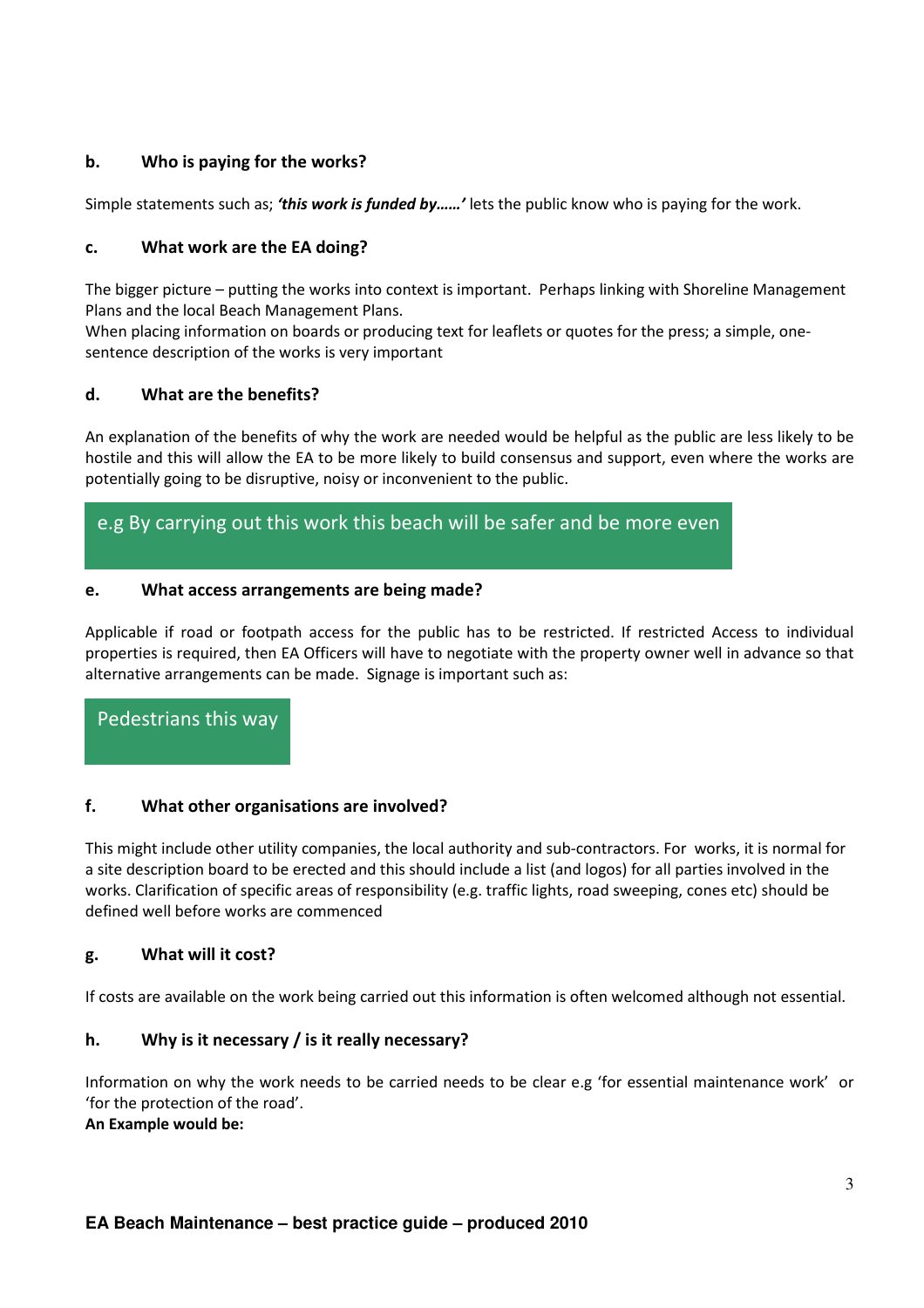## 'in order to maintain a satisfactory level of protection for the beach wall and promenade, it is important that shingle that has moved in recent months is put back in its original position'.

### $\mathbf{i}$ . Where the work is taking place?

A short description of the site affected by the works is needed. A clear map would also be extremely useful



### Example map showing Overcombe Beach and the area subject to shingle relocation works

#### Where can I find out more? i.

Material that is too detailed and technical should be avoided because most people will not require it nor absorb it however it is useful for those wishing to find out more to be prepared and a more detailed information sheet on the actual beach management of the proposed area may be of use to send out. Diagrams and maps may be useful when providing more detail. This extra information may be best on the EA website and linked to more localised sites such as 'Dorsetforyou' (www.dorsetforyou.gov.uk) or the Dorset Coast Forum website (www.dorsetcoast.com).

#### k. When are you proposing to start / finish?

This is information should be publicised in the leaflet, the local press, to local businesses and made available through local radio stations. Local post offices and businesses (including cafes) are an excellent way of informing a large majority of the public



Any proposed road closure dates are essential if closures or heavy plant crossings are necessary.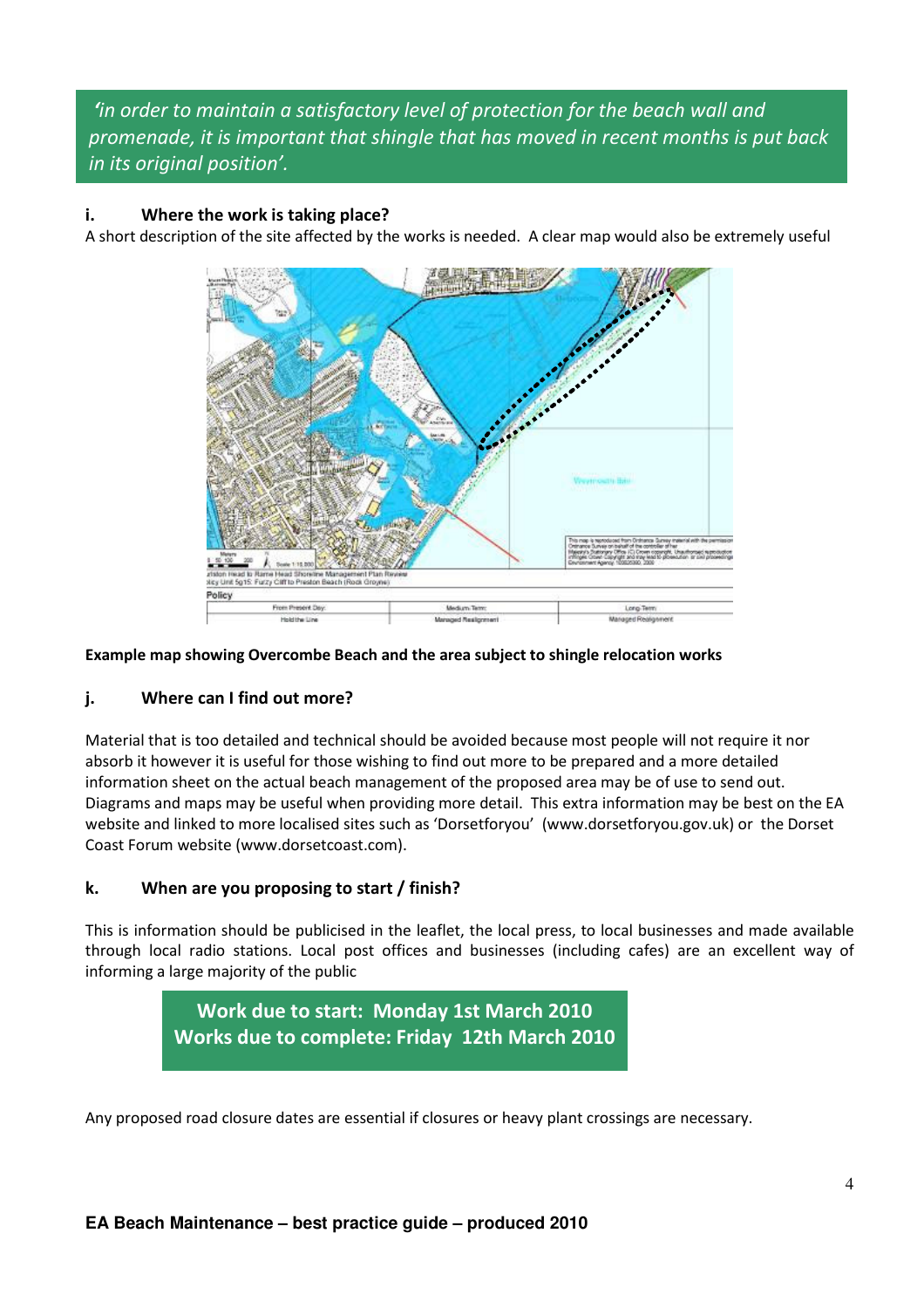$\mathbf{L}$ A thank you from the EA - the public will appreciate this

### **Suggested text:**

The Environment Agency apologises for any disruption to your enjoyment of Preston Beach whilst these essential works are carried out and appreciate your patience

### An example of a leaflet with key information

# **Beach Maintenance at Preston Beach**

Beach Maintenance is currently taking place at Preston Beach to reposition beach material and reshape the profile of the beach.

Why? This work is essential and is being done to provide the maximum standard of protection along Preston Beach using the material available between the rods groyne at Greenhill and Bowleaze Cove.

Who? The work is being contracted by The Environment Agency to \*INSERT CONTRACTOR\*. This contractor is working on Preston Beach on behalf of the Environment Agency





Who are the Environment Agency? The Environment Agency ang Executive Non-departmental Public Body responsible to the Secretary of State for Environment, Food and Rural Affairs (Defra). Their principles aims are to protect and improve the environment, and to promote sustainable development. They are the lead organisation responsible for all flood and erosion risk management and coastal defence work around the coastline of England.

How? \*INSERT CONTRACTOR AND CHECK EQUIPMENT DESCRIPTION CORRECT IN THIS SECTION\*

is using dump trucks, caterpillar diggers and bulldozers to carry out the work, along with various support vehides and a "Bundie Bowser" to supply fuel to the machinery. The equipment being used is bigger than that used in previous years so that the maintenance work can be carried out more quiddy and efficiently.

How can I stay safe? The heavy machinery used to carry out this work is dangerous therefore workers will be wearing hard hats and visible jadcets. Please act responsibly when work is being carried out by keeping dogs under control, keeping a dose eye on diildren and keeping a safe distance from machinery.

When will the work start/finish? The work will start on \*INSERT DATE\* and is due to be completed on \*INSERT DATE\*

Where can I find out more? If you would like to speak to someone at the Environment Agency about the work being done please call: 08708 506 506 or email: enquiries@environment-agency.gov.uk

The Environment Agency apologises for any disruption to your enjoyment of<br>Preston Beach whilst these essential works are carried out and appreciate your patience.



Dorset Coast Forum is a partnership of marine and coastal organisations promoting sustainable management of the **Dorset coast**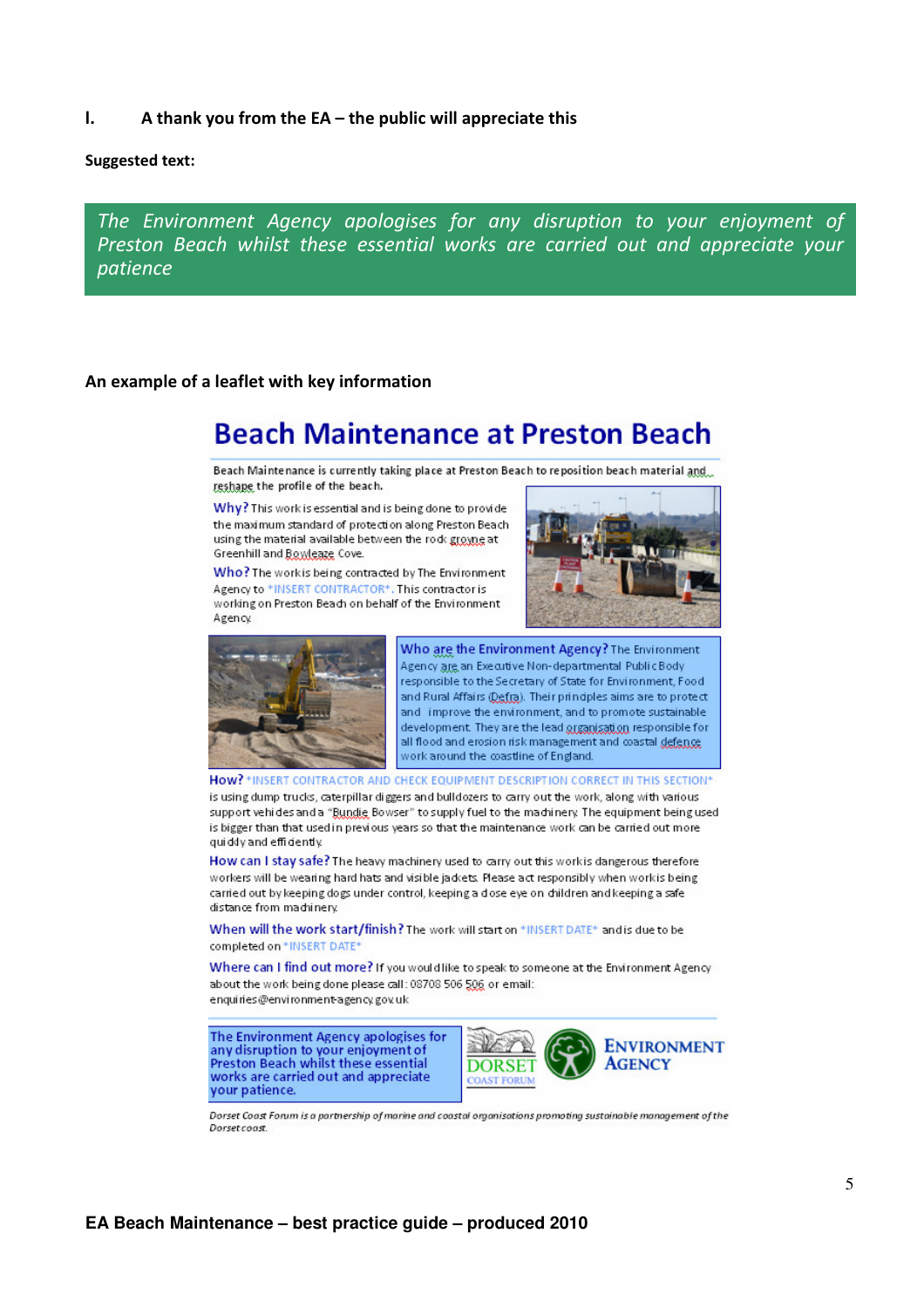### 5. Produce material for press / radio / television

A press release needs to be prepared before works are to commence (approx 2-3 weeks). Details need to be tailored to the actual works being undertaken although most works still need to answer the points in section  $3a - k$  detailed above. The local press are also likely to follow the story as work progresses, therefore a person to contact from the outset would be important. Use some quotes from and the EA Project Officer as this adds an important 'personal touch' that local people will appreciate. There is essentially no cost to the Agency when using this communications route.

For radio the information from section  $3a - k$  will be required. Radio requires repetition in order that a large listening audience is reached, therefore very simple sentences are needed. Listing 'who', 'why', 'where' and 'when' is often enough. Spokesperson interviews with the EA can generate goodwill and can explain the finer details of the project (if necessary).

### 6. **Produce information for web pages**

It is recommended that the same basic information is available on the EA website. If further information is available this is the place to put this information. An advantage of using the Website is that it can be easily updated if project circumstances change.

### $\overline{7}$ . 'Door to door' communication

This approach need only be considered where there are specific (and possible sensitive) negotiations needed with individual householders. This might involve access over private land, or where the disruption caused by the proposed works is going to be particularly intrusive. Early contact is essential.

### 8. **Provide special consideration for businesses**

Many businesses will have business interruption insurance but this is unlikely to be valid for minor works and annual maintenance activities. The agency should be aware that any beach intervention works could minimise or halt trade. Cafes, restaurants and beach shops are particularly likely to suffer due to the noise, dirt, access or even visual intrusion caused by the work. It is therefore important that businesses are kept fully informed prior to the works starting. A simple leaflet, letter or factsheet detailing the points in section 3 is often all that is required. This letter, leaflet or visit needs to be 2-3 weeks prior to work commencing as this allows businesses to sort out any issues that maybe affected by the works.

It is also important that the site supervisor maintains a positive working relationship with the business proprietors during the works phase and deals promptly with any problems that may arise. This should be fed to the EA to enable all parties to be kept informed.

Local businesses can also assist the EA by acting as advocates for any works being carried out.

### Produce Clear 'on site' safety signage 9.

### What are the safety issues?  $a.$

There are always safety issues to consider and H&S compliance is non-negotiable. The EA need to demonstrate they have considered the publics safety and short key messages will be the most effective way to put this across: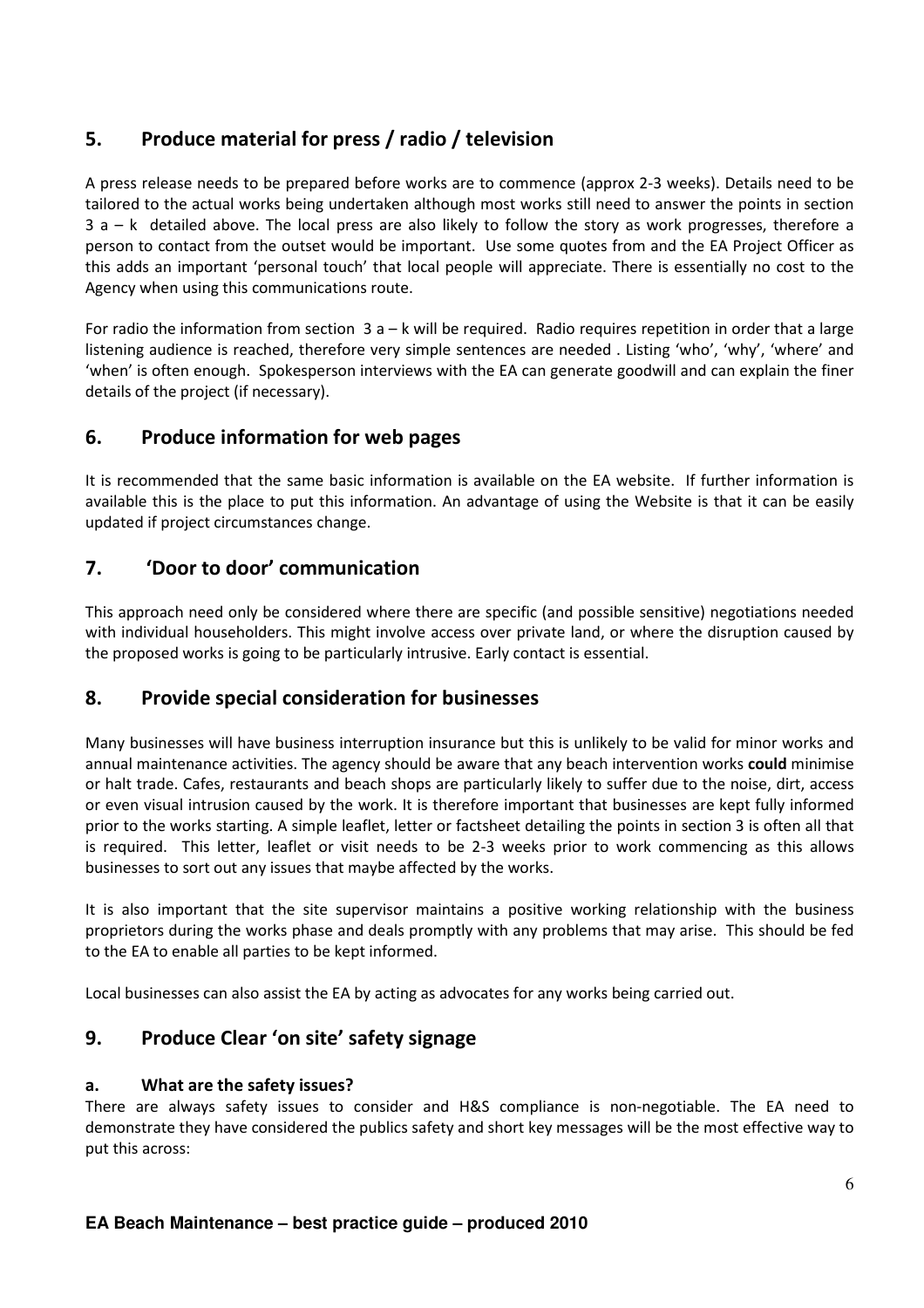### Suggested text:

How can I stay safe? The heavy machinery used to carry out this work is dangerous therefore workers will be wearing hard hats and visible jackets. Please act responsibly when work is being carried out by:

- Keeping a close eye on children
- Keeping a safe distance from machinery
- Keeping dogs under control

## 9. FINALLY - The main points to remember:

- **S safety issues and signage are essential**
- **T timeliness of information released to the public**
- **O open approach to public concerns and queries**
- **P purpose of the works should be made known well in advance**

# EA Checklist for beach maintenance works